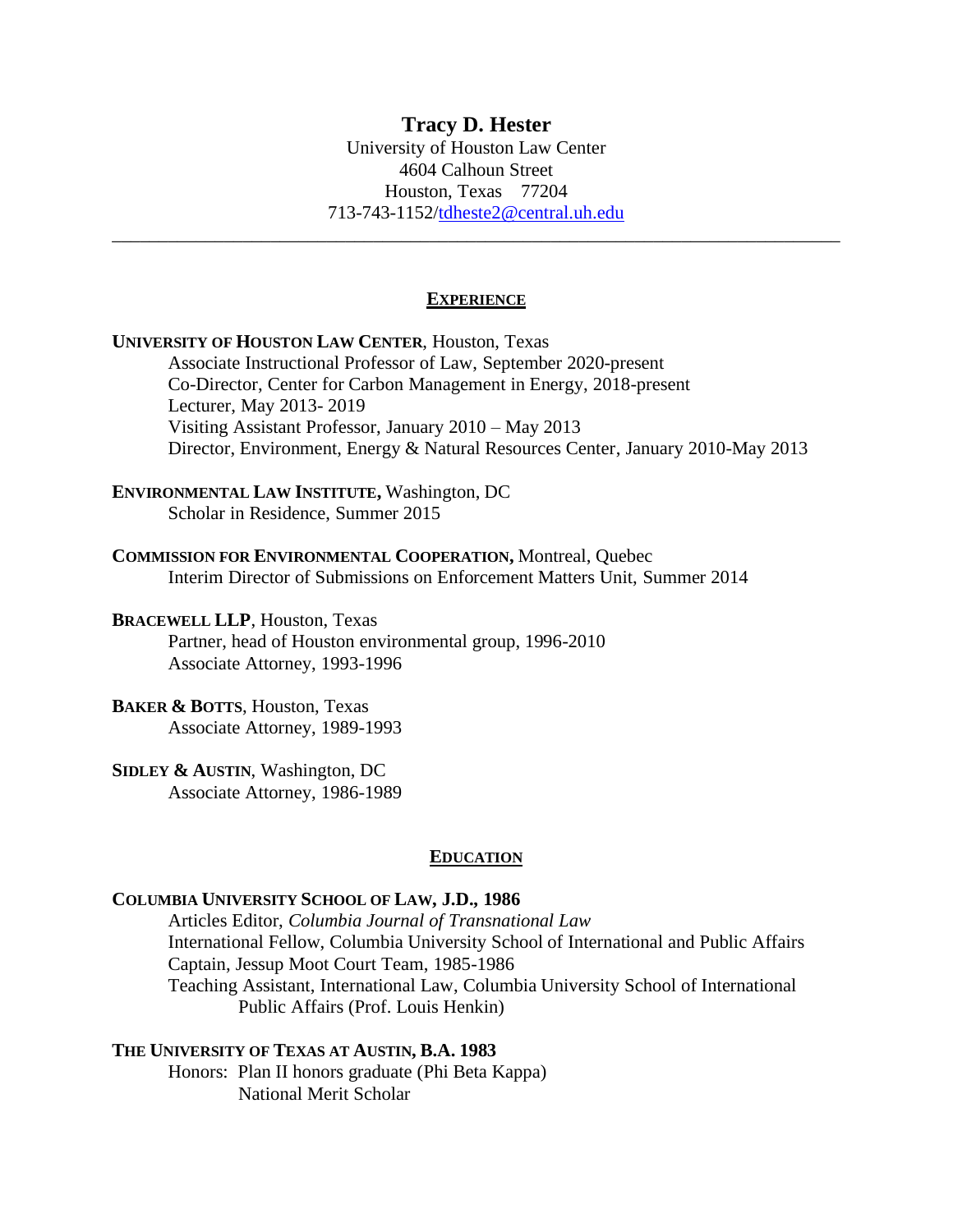# **COURSES TAUGHT**

Environmental Law (2010-2016, 2018, 2019) Statutory Interpretation and Regulatory Practice (2013-current) Environmental Practicum (2014-current) Climate Intervention Law (2019) Natural Resources Damages Liability (2016) Climate Change Law (2011, 2013, 2015, 2017, 2018) Environmental Law in Oil & Gas (2017) Environmental Enforcement (2004, 2008, 2010, 2012, 2014) International Environmental and Energy Law (Universidade Catolica, Lisbon, Portugal – Nov. 2011) Emerging Technologies and Environmental Law (2011) Climate Change Liability and Litigation (2007) Practice of Environmental Law (1992, 1995, 1998) Advanced Hazardous Waste Law (1996)

# **PUBLICATIONS**

*Consent Decrees as Emergent Environmental Law*, --- MISSOURI L. REV. --- (Fall 2020).

*The Top Five Legal Barriers to Carbon Capture and Sequestration in Texas, University of* Houston Energy Blog (reposted to Forbes Magazine's national blog), Nov. 21, 2019

*Still Standing: The U.S.-Mexico-Canada Agreement and the Fate of the Commission on Environmental Cooperation,* 50 TRENDS 6 (May/June 2019).

**MASTERING ENVIRONMENTAL LAW** (with Prof. Joel Mintz), (Carolina Academic Press 2019).

*Managing the Carbon Challenge for the Energy Sector: An Outline of Potential Uses for Negative Emissions Technologies in Energy,* University of Houston Energy White Paper Series No. 03.2018 (2018).

*Transnational Liability in U.S. Courts for Environmental Harms Abroad*, 64 ROCKY MOUNTAIN MINERAL LAW INSTITUTE ANNUAL PROCEEDINGS 27-1 (2018).

*Climate Tort Federalism,* 13 FLORIDA INT'L UNIVERSITY L. REV. 79 (2018) (Symposium Issue).

*Abandoned But Not Forgotten: Improperly Plugged and Orphaned Wells May Pose Serious Concerns for Shale Development,* co-authored with Prof. Bret Wells. Accepted for publication in MICHIGAN JOURNAL OF ENVIRONMENTAL AND ADMINISTRATIVE LAW (2018).

**CLIMATE ENGINEERING AND THE LAW: REGULATION AND LIABILITY FOR SOLAR RADIATION MANAGEMENT AND CARBON DIOXIDE REMOVAL**, co-editor with Prof. Michael Gerrard of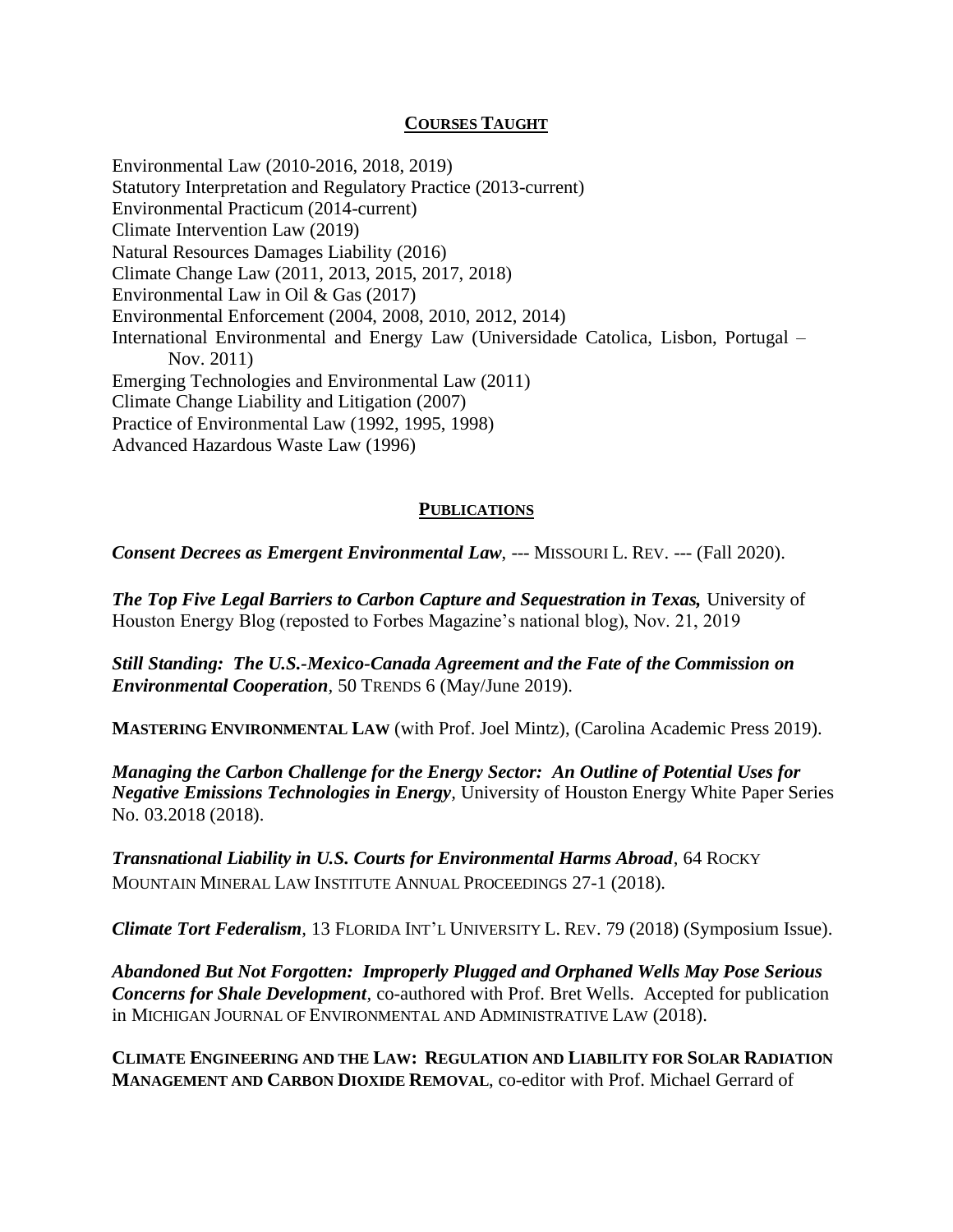Columbia University (Cambridge University Press 2018). In addition to editing complete volume, authored chapters on climate engineering liability and policy recommendations.

*Legal Pathways to Negative Emissions Technologies and Direct Air Capture of Greenhouse Gases,* 48 ENVIRONMENTAL LAW REPORTER 10413 (2018). Published as chapter in LEGAL PATHWAYS TO DEEP DECARBONIZATION IN THE UNITED STATES, ed. John Dernbach and Michael Gerrard (Environmental Law Institute Press 2018).

*Criminalizing Catastrophe: An Analysis of Environmental Criminal Enforcement Activity After Reported Industrial Disasters*. This white paper was supported by a grant from the Texas OneGulf Center of Excellence. (Summer 2018).

*Going Negative: The Next Horizon in Climate Engineering Law*, co-authored with Prof. Michael Gerrard, 32 NATURAL RESOURCES AND ENVIRONMENT 3 (Spring 2018).

*The Paradox of Regulating Negative Emissions Technologies Under U.S. Environmental Laws,* 1 GLOBAL SUSTAINABILITY 1 (2018) (peer reviewed law journal published by Cambridge University Press).

*Green Statutory Interpretation and Environmental Courts and Tribunals,* 29 ENVIRONMENTAL LAW MANAGEMENT 1 (2017) (invited manuscript; peer reviewed law journal). This article will also be included as a chapter in an upcoming book on environmental jurisprudence published by Edward Elgar Publishing.

*Designed for Distrust: Revitalizing NAFTA's Environmental Submissions Process,* 28 GEORGETOWN ENVIRONMENTAL LAW REVIEW 29 (2015).

*Restating Environmental Law***,** 39 COLUMBIA JOURNAL OF ENVIRONMENTAL LAW 1 (Spring 2015)*.* Lead author on article with Profs. Robert Percival, Irma Russell, Victor Flatt and Joel Mintz. The Environmental Law Institute published a redacted version in 32 THE ENVIRONMEN-TAL FORUM 38 (Jan./Feb. 2015) as its lead article.

**Report to the NAFTA Commission for Environmental Cooperation's Secretariat on** *The Legality of Scoping Submissions on Enforcement Matters*, prepared at request through the North American Conference of Legal Educators, March 21, 2014.

*A Matter of Scale: Regional Climate Engineering and the Shortfalls of Multinational Governance,* 3 CARBON AND CLIMATE LAW REVIEW 168 (2013).

*A New Front Blowing In: State Law and the Future of Climate Change Public Nuisance Litigation*, 31 STANFORD ENVIRONMENTAL LAW JOURNAL 49 (2012).

**CLIMATE CHANGE GEOENGINEERING: LEGAL, POLITICAL AND PHILOSOPHICAL PERSPEC-TIVES** (Oxford University 2012) (chapter on U.S. legal issues).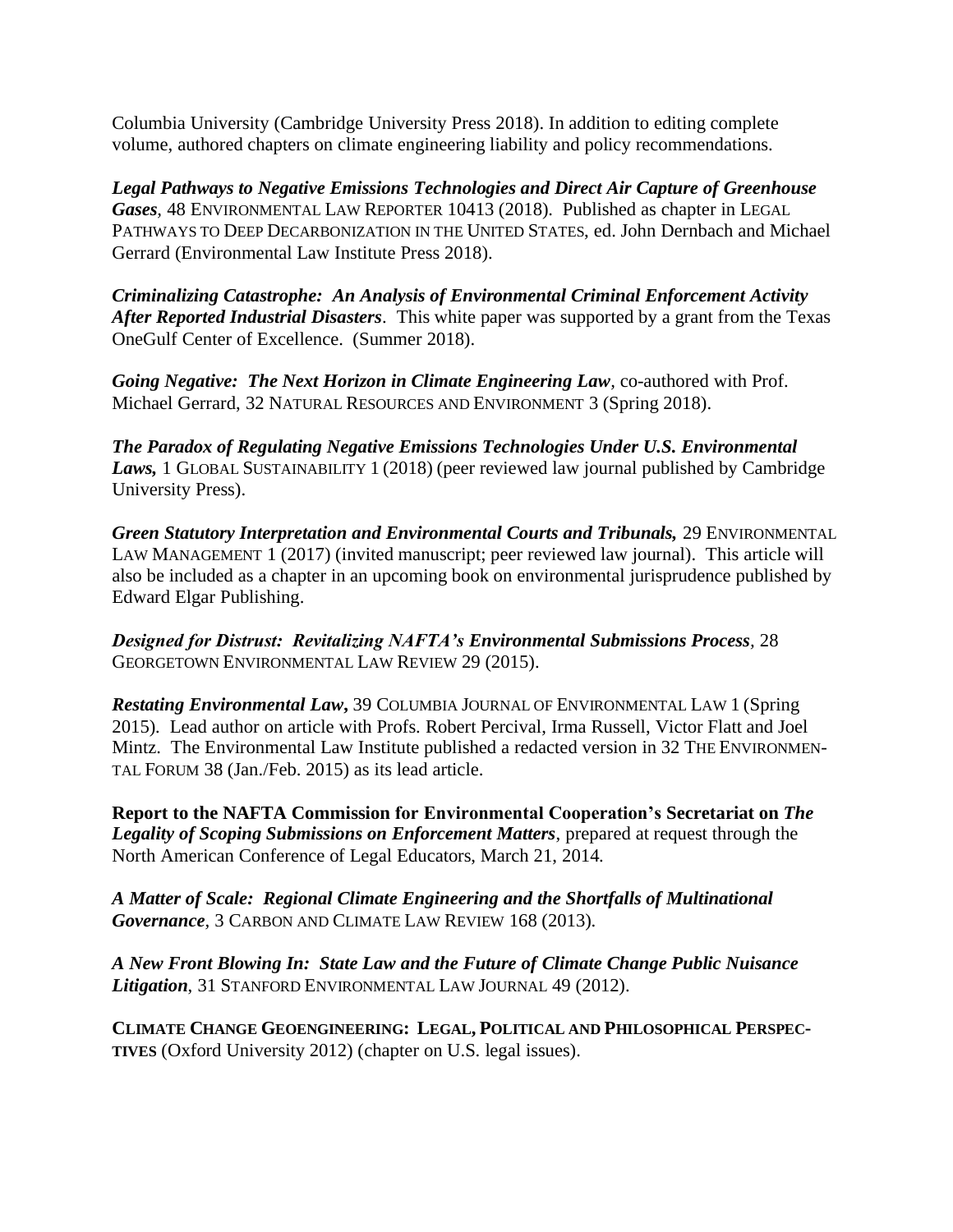*Private Claims for a Global Climate: U.S. and Indian Litigation Approaches to Climate Change and Environmental Harm*, \_\_JOURNAL OF THE INDIAN LAW INSTITUTE \_\_\_ (2012); presented at the *International Seminar on Global Environment and Disaster Management: Law and Society*, New Delhi, India, July 23, 2011. The seminar was jointly organized by the Supreme Court of India, the High Court of Delhi, the Indian Law Institute, the Ministry of Environment & Forests, and the Ministry of Law and Justice. This article was subsequently republished in the inaugural issue of the *International Journal of the National Green Tribunal*  (New Delhi, 2014).

*Remaking the World to Save It: Applying U.S. Environmental Law to Climate Engineering Projects*, 38 ECOLOGY LAW QUARTERLY 851 (2011). This journal is the lead environmental law publication for Berkeley Law School, University of California.

**NANOTECHNOLOGY: ENVIRONMENTAL LAW, POLICY, AND BUSINESS CONSIDERATIONS**, American Bar Association SEER (2010), ed. L. Bergeson (chapter on hazardous waste requirements for nanomaterials).

*Quiet So Far: A Muted Response to Allegations of the First Human Fatalities Linked to Nanoparticles*, 40 ENV. LAW REPORTER 10,007 (2010).

**THE NANOTECHNOLOGY DESKBOOK** (co-authored with L. Bergeson) (Environmental Law Institute 2008).

*Environmental Justice in Criminal Sentencing*, AMERICAN BAR ASSOCIATION ENVIRONMENTAL CRIMES AND ENFORCEMENT NEWSLETTER, Vol. 4, No. 2, January 2003.

# **WORKS IN PROGRESS**

*Criminalizing Catastrophe: The Application of Environmental Criminal Law in the Aftermath of Industrial Disaster* (in progress).

*Subject-Matter Exceptionalism in Statutory Interpretation* (draft presented at Vermont Law School's Environmental Colloquium; undergoing peer review for publication)

*God's Work in Human Hands: The Evolving Role of Religiously Motivated Environmentalism Under U.S. Law* (draft presented to Vermont Law School Environmental Law Colloquium in September 2017)

# **PRESENTATIONS AND SPEECHES**

*Superfund Task Force Report Stakeholder Workshops (host and organizer),* briefing sessions with U.S. Environmental Protection Agency Office of Land and Emergency Management, jointly sponsored by the American College of Environmental Lawyers, the Association of American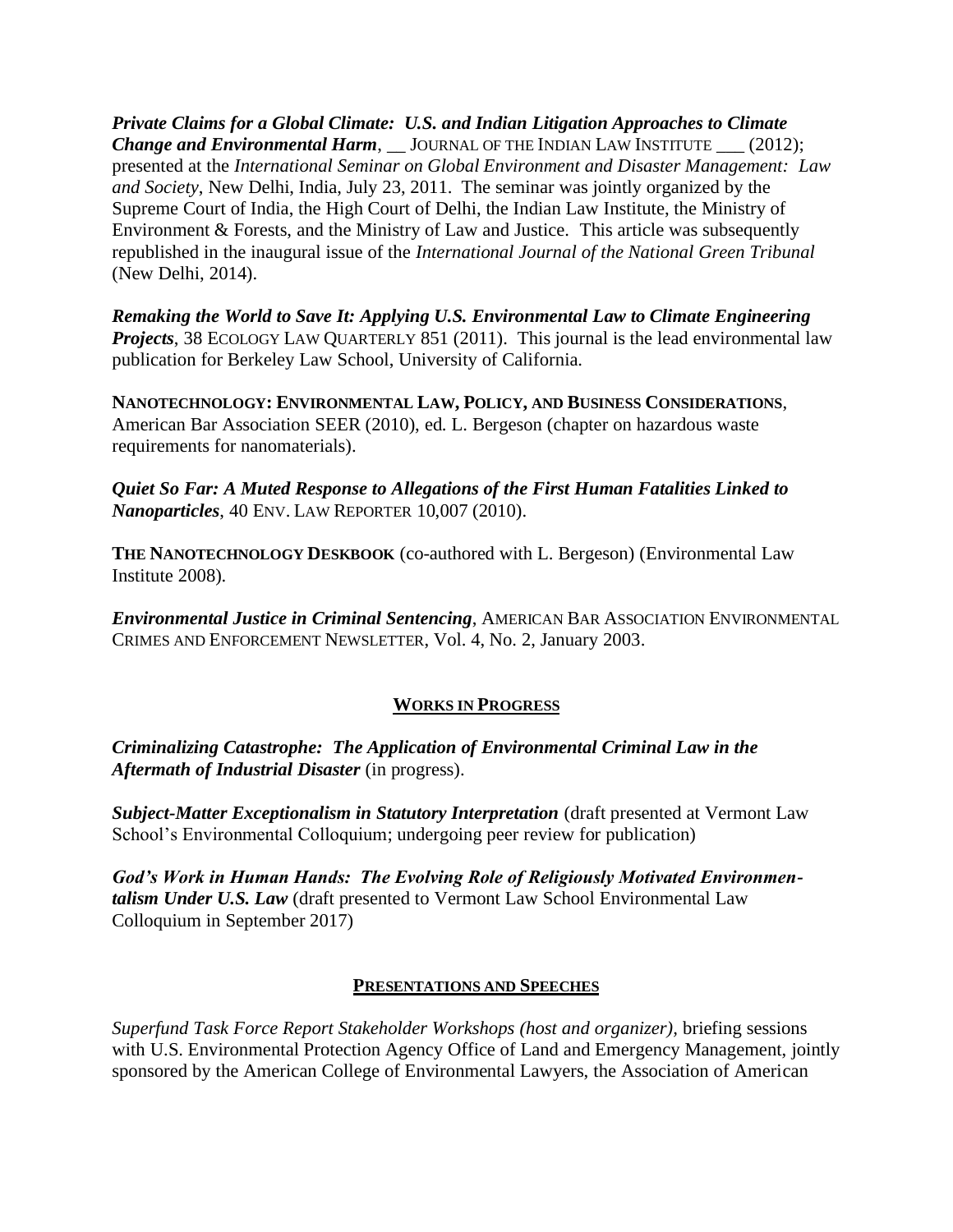Law Schools, and the American Bar Association's Section on Environment, Energy and Resources, June 26, July 17, and August 7, 2020.

*Environmental Upgrade: Contrasts Between the USMCA and NAFTA, presentation to workshop* hosted by Center for Environmental Cooperation (Montreal), webinar, June 24, 2020.

*Climate Intervention Law and Governance: An Orientation,* briefing to U.S. Congressional Staff and members, Woodrow Wilson Center for International Studies, webinar, June 22.

*Climate Speech Law and Liability,* webinar presentation for the University of Houston Center for Carbon Management in Energy, April 30, 2020.

*Impacts of COVID-19 on the U.S. Energy Industry and Environmental Compliance, panel* webinar presentation to American College of Environmental Lawyers, April 21, 2020.

*Use of Federal Public Lands for Large-Scale CO2 Sequestration,* Workshop on Public Lands and Energy Transitions: Reimagining the Role of the Federal Estate as a Climate Solution, George Washington University School of Law, Washington, DC, March 12, 2020.

*Domestic Regulation of Solar Radiation Management Technologies,* Louisiana State University Paul M. Hebert School of Law, Feb. 14, 2020 (NIEHS grant).

*Interplay of Climate Change and Atrocity Law,* panelists, University of Houston Law Center, Feb. 4, 2020.

Legal Issues Arising from Climate Intervention and Energy Policy, Energy Unconference, Houston, Texas, Jan. 15, 2020.

*Lessons Learned Between U.S. and Indian Climate Tort Litigation,* and *Importance of Environmental Rule of Law Initiatives,* Global Environmental Sustainability Summit, Chandigahr University School of Law, Chandigahr, India, Nov. 17-18, 2019. *Law of Climate Intervention Regulation and Liability,* Guest Lecture, Texas A&M University, Bryan Station, Texas, Nov. 7, 2019.

*Update on Climate Change Tort Liability Litigation and Corporate Strategic Responses,* Annual Conference of the American College of Coverage Counsel and the American College of Environmental Lawyers, Shephard Braod School of Law, Nova University, Ft. Lauderdale, Florida, Nov. 1, 2019.

*Legal Requirements and Potential Barriers for Carbon Capture, Utilization, and Sequestration in the United States,* presentation to Interdisciplinary Workshop on CCUS by University of Houston and Petroleum Research School of Norway, Sept. 24, 2019, Houston, Texas.

*Domestic Laws to Govern Research on Solar Reflective Strategies,* presentation to National Academy of Sciences workshop on Developing a Research Agenda and Research Governance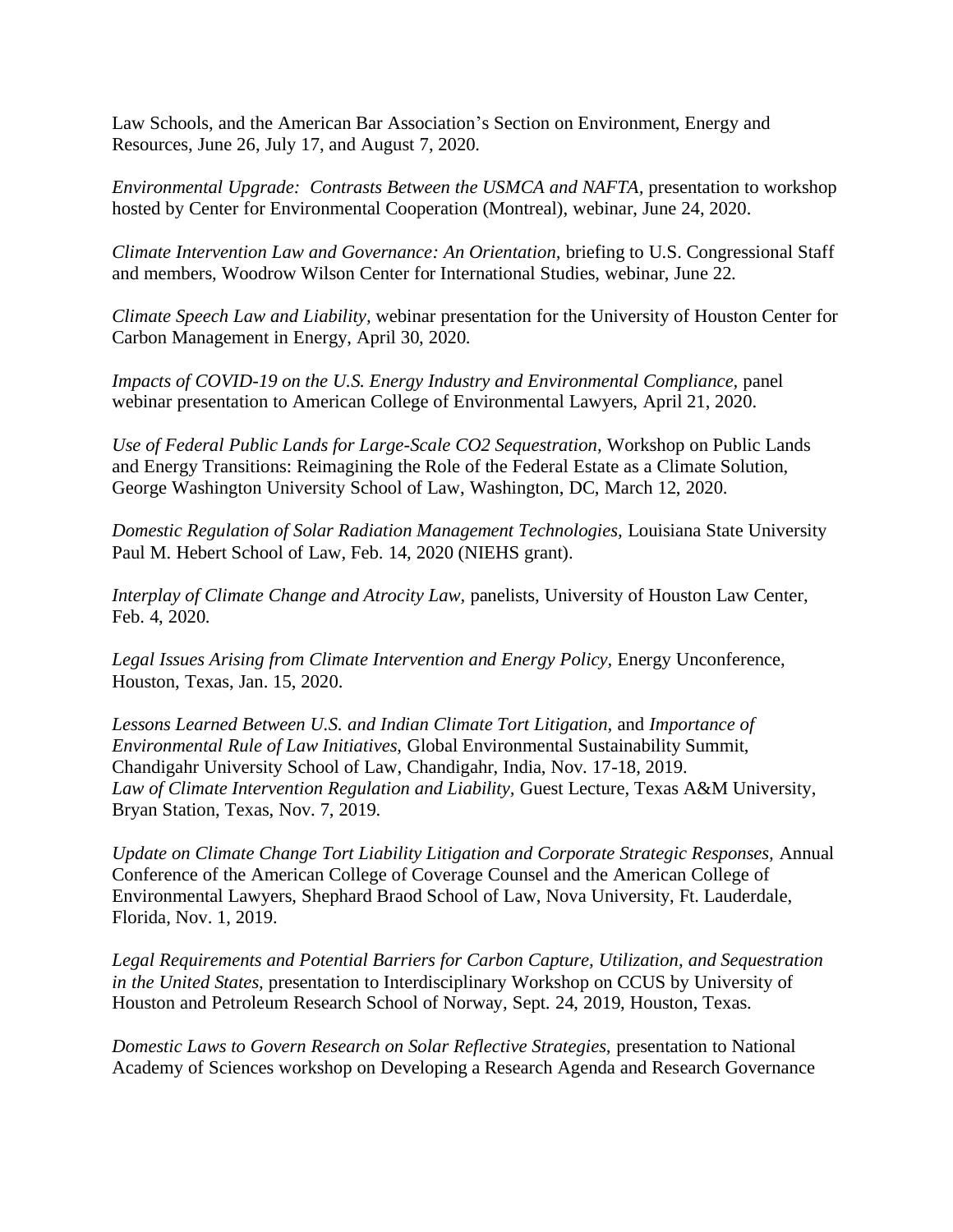Approaches to Climate Intervention Strategies that Reflect Sunlight to Cool the Earth, Stanford University, Sept. 11, 2019.

*Environmental Investigations*, as part of the Engage the Expert podcast series, Environmental Law Institute, Washington, DC, July 24, 2019.

*The Pros and Cons of Climate Intervention Technologies*. as part of The CAP Impact Podcast with the McGeorge School of Law, May 13, 2019.

Panelist, *Low-Carbon Futures in the Energy Sector,* Summit on Low-Carbon Futures for Houston, Center for Houston's Future, Houston, Texas, June 6, 2019.

*Update on Environmental Prosecutions After Industrial Disasters*, presentation to American Fuel and Petrochemical Manufacturers Legal Meeting, Houston, Texas, June 5, 2019.

Moderator, *Legal Careers in Energy and Environmental Law,* UH Energy & Environmental Law Society, Houston, Texas, April 1, 2019.

Participant and speaker in tabletop disaster simulation exercise, UT-Medical Branch and Houston Local Emergency Preparedness Committee, Texas City, Texas, March 28, 2019.

*Emerging Regional Frameworks to Govern Localized Climate Interventions,* opening presentation, Public Environmental Interest Law Symposium, Levin College of Law, Florida State University, Gainesville, Florida, February 7, 2019.

*The Future Role of the Environmental Submissions Process After the USMCA, panel* presentation, workshop sponsored by Commission on Environmental Cooperation, Guadalajara, Mexico, Oct. 26, 2018.

*Criminal Liability for Environmental Disasters in a Climate-Changed World*, presentation and panel discussion, American Bar Association Section on Environment, Energy & Resource's Fall conference, San Diego, California, Oct. 19, 2018.

*Consent Decrees as Common Law,* presentation at Vermont Law School Environmental Law Colloquium, South Royalton, Vermont, Sept. 22, 2018.

*The Role of Negative Emissions Technologies in Energy Production,* opening presentation at NETs in Energy Workshop, University of Houston, Houston, Texas, Sept. 14, 2018.

*Abandoned But Not Forgotten: Improperly Plugged and Orphaned Wells May Pose Serious Concerns for Shale Development*, workshop presentation (with Prof. Bret Wells), Paul Hebert School of Law, Louisiana State University, Baton Rouge, Sept. 7, 2018.

*Applying Environmental Laws to Climate Engineering and Carbon Management, invitational* lecture at Paul Hebert School of Law, Louisiana State University, Baton Rouge, Sept. 6, 2018.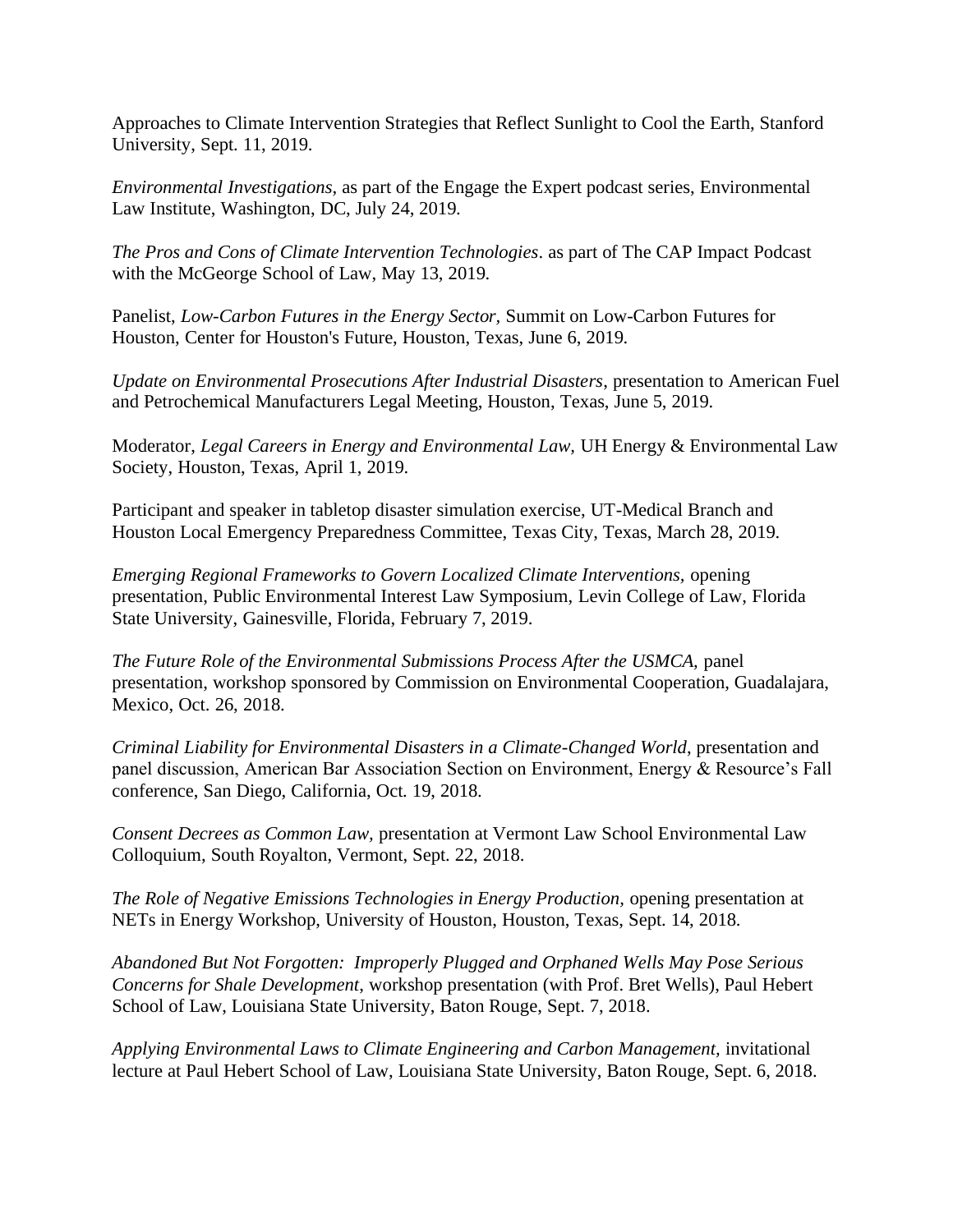*Transnational Liability in U.S. Courts for Environmental Harms Abroad*, presentation at 2018 Rocky Mountain Mineral Law Annual Institute, Victoria, British Columbia, July 21, 2018.

*Artificial Intelligence, Environmental Law, and Ethical Obligations,* presentation to Houston Bar Association Environmental Law Section, Houston, Texas, May 16, 2018.

*NAFTA Renegotiation and Energy – Where Are We Now and Where Will We Be?*, moderator and presenter in panel discussion, North American Environment, Energy and Natural Resources Conference, Houston, Texas, May 3, 2018.

*Emerging Uses of Artificial Intelligence and Machine Learning in Environmental Law,* presentation at *Artificial Intelligence and the Law* conference, Vanderbilt Law School, April 20, 2018.

*Opportunities and Updates on Environmental Law and Administrative Practice, panel moderator* and speaker, Federalist Society, University of Houston Law Center, April 2, 2018.

Participant and speaker in tabletop disaster simulation exercise, Houston Local Emergency Preparedness Committee, March 22, 2018.

*Recent Developments in the Public Trust Doctrine in Texas*, Maurice Shapiro Symposium, George Washington University Law School, Washington, DC, March 16, 2018.

*Climate Change Litigation: How Has It Evolved and What Can Energy Companies Expect?,*  panelist, Center for American and International Law's 69<sup>th</sup> Annual Oil & Gas Law Conference, Houston, TX, Feb. 15, 2018.

*Hearing Testimony on Challenges Facing Superfund and Waste Management Clean-up Efforts After Natural Disasters,* Subcommittee on Superfund, Waste Management and Regulatory Oversight of the U.S. Senate Committee on Environment and Public Works, Washington DC, December 6, 2017.

*End Times in the Permian: Death of OPEC?*, speaker and moderator, University of Houston Energy Symposium, Houston, Texas, Nov. 16, 2017.

*Environmental Law in Times of Disaster,* moderator and presenter in panel discussion, Environmental Law Symposium, Bracewell LLP, Houston, Texas, Nov. 9, 2017.

*Climate Tort Federalism,* presentation at Environmental Federalism Workshop, Florida International University School of Law, Miami, Florida, Oct. 20, 2017.

*Regional Governance Options for Regulating Climate Engineering,* moderator and speaker, Climate Engineering Conference 17, Berlin, Germany, Oct. 11, 2017.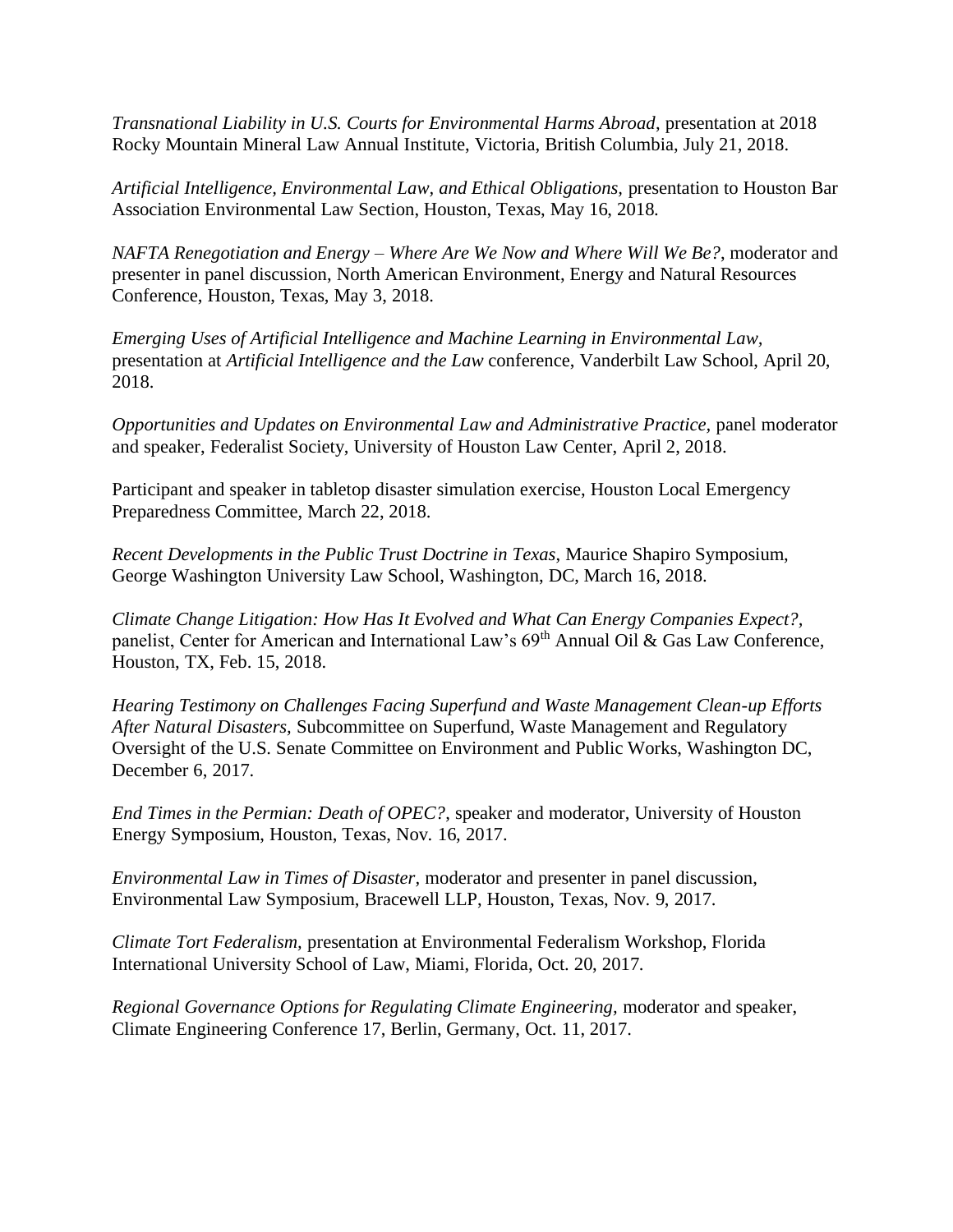*God's Work in Human Hands: The Evolving Role of Religious Environmentalism Under U.S. Law,* presentation at Colloquium on Environmental Scholarship, Vermont Law School, South Royalton, Vermont, Sept. 23, 2017.

"Overview of Legal Implications of Carbon Dioxide Removal Technologies," presentation at *Climate Engineering Research Registry: Disclosure Mechanisms and Best Practices* workshop hosted by the Carnegie Endowment for International Peace and The Forum on Climate Engineering Assessment, Washington, DC*,* July 18, 2017.

Organized and moderated panel discussion on *The Law of Climate Engineering*, (with Dr. David Keith, Prof. Michael Gerrard, and Prof. Anthony Chavez), Natural Resource Law Teachers Institute, Rocky Mountain Mineral Law Foundation, Banff, Canada, June 2, 2017.

*Application of Domestic Environmental Laws to Solar Radiation Field Experiments*, at Geoengineering Research Governance Workshop, Oxford Martin School, Oxford University, Oxford, England, June 22, 2017.

*The Paradox of Regulating Negative Emissions Technologies Under U.S. Law,* presentation at workshop on "The Politics and Governance of Negative Emissions Technologies, Between the Paris Agreement and the Anthropocene," Utrecht University, Utrecht, the Netherlands, June 15, 2017.

*Regulating Climate Engineering Through Environmental Intervention Law,* presentation at Research Roundtable on Global Climate Change Governance, Northwestern University Pritzker School of Law, Chicago, Illinois, May 19, 2017.

Lead speaker at panel presentation on Emerging Issues in Environmental and Energy Law Under the Trump Administration, South Texas College of Law Houston, Houston, Texas, April 18, 2017.

*Green Statutory Interpretation and Environmental Courts and Tribunals,* presentation at the International Symposium on Environmental Adjudication in the 21<sup>st</sup> Century, hosted by the International Forum of Environmental Judges, Auckland, New Zealand, Apr. 11, 2017. Led subsequent panel and paper presentation regarding judicial process implications of environmental adjudication at follow-up workshop on Environmental Adjudication in the 21<sup>st</sup> Century hosted by Edward Elgar Publishing, at the Environmental Court of New Zealand, Auckland, New Zealand, April 12, 2017.

*Public Health, Environmental Law, and Predictive Disaster Strategies*, presentation at the World Conference on Environment – 2017, hosted by the National Green Tribunal of India, Vigyan Bhawan, New Delhi, March 25-26.

Moderated and presented at *Reopening NAFTA: What Will Happen to Environmental Cooperation Between Us?,* Workshop on "NAFTA, Jobs and the Environment" hosted by the North American Conference of Legal Educators, George Washington University School of Law, Washington, DC, March 17, 2017.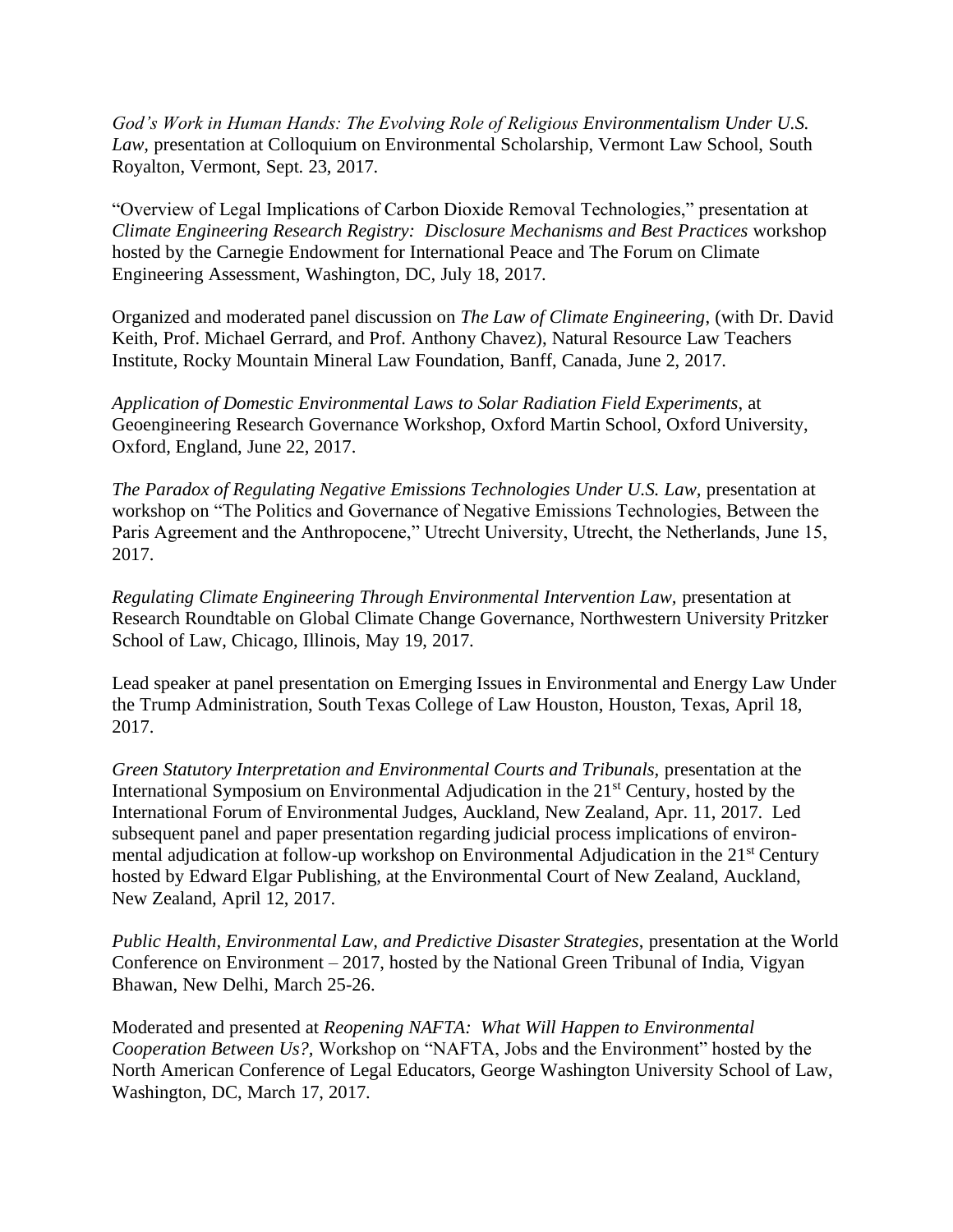Presentation on "U.S. Law and Solar Radiation Management Field Experiments", Workshop on Climate Engineering Governance, Carnegie Center for Environmental and International Peace, New York City, New York, Feb. 16, 2017.

Moderated panel on "Environmental Implications of Reopening NAFTA", North American Energy Summit, University of Houston Law Center, Houston, Texas Feb. 23, 2017.

Presentation on *Environmental Law Implications and Applications to Emerging Technologies (Nanomaterials, Synthetic Biology and Climate Engineering),* at Workshop on Carbon Dioxide Removal/Negative Emissions Technologies, Forum on Climate Engineering Assessment, at Berkeley School of Law, University of California, Berkeley, California, Feb. 9, 2017.

Presentation on *Instant Cities and Transient Sources: Environmental Law and Major Sports Events,* Superbowl of CLE, University of Houston Law Center, Houston, Texas, Feb. 3, 2017.

Presentation on The Law of Direct Air Capture and Negative Emissions Technologies, Workshop on the Legal Issues of the Deep Decarbonization Pathways Project, Columbia University School of Law, New York City, New York, Oct. 21, 2016.

Moderator and Organizer, *Annual Workshop on Texas Water Law and the Endangered Species Act*, University of Houston Law Center, Houston, Texas, Oct. 14, 2016.

Presentation on *Environmental and Energy Implications of the Presidential Election Outcome,* BNA Energy Summit, Houston, Texas, Oct. 4, 2016.

Presentation on *Subject-Matter Exceptionalism in Statutory Interpretation,* Colloquium on Environmental Scholarship, Vermont Law School, South Royalton, Vermont, Sept. 23, 2016.

Moderated and participated in panel on *The Future of the Clean Power Plan,* Energy Symposium at University of Houston, Houston, Texas, Sept. 20, 2016.

Presentation on *Direct Air Capture Technology and U.S. Environmental Law,* at the Closing the Carbon Cycle symposium, Arizona State University, Tempe, Arizona, Sept. 30, 2016.

Presentation on *NAFTA and the TransPacific Partnership: Environmental Implications,* Energy Symposium on Latin America and the United States, University of Houston Law Center, Houston, Texas, Sept. 16, 2016.

Presentation of Recommendations and Advice of EPA National Advisory Committee on NAAEC to the Council of the Commission for Environmental Cooperation, Annual Meeting of Ministers of U.S., Mexico, and Canada, Merida, Mexico, Sept. 8, 2016.

*Environmental Statutory Interpretation,* presentation at Academy of Environmental Law Colloquium, International Union of Conservation Naturalists, Oslo, Norway, June 21, 2016.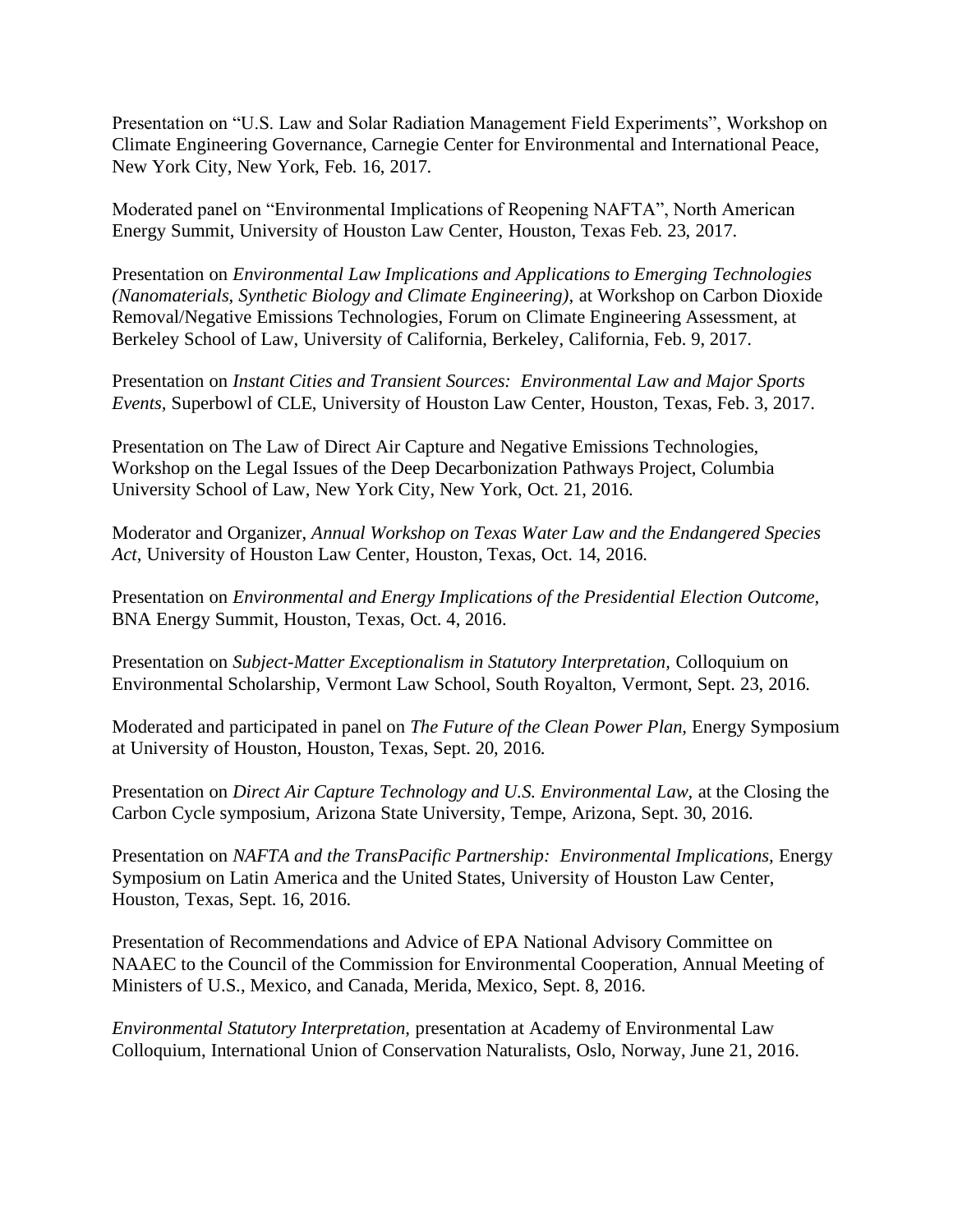Presentations and meetings to national bar and legal entities of Haiti, with delegation of the American College of Environmental Lawyers, Port-Au-Prince, Haiti, May 30-June 2, 2016.

Invitation meeting of authors for Legal Aspects of Deep Decarbonization Pathway Project, Columbia University School of Law, New York City, New York, May 23, 2016.

*Legal and Moral Implications of Climate Change for the Energy Sector,* plenary presentation to the annual meeting of the Association of International Petroleum Negotiators, The Woodlands, Texas, May 11, 2016.

Moderated and spoke at panel on *Emerging Theories of Climate Change Liability,* University of Houston Law Center, Houston, Texas, April 21, 2016.

Speaker and organizer, *Climate Change Resiliency and Planning Workshop for Houston and Gulf Coast Region*, workshop at the Association of Industrial and Chemical Engineers, Houston, Texas, April 12, 2016.

Speaker, *Impact of the Paris Agreement on Houston and U.S. Climate Policy*, annual conference of the Citizens Environmental Coalition, Houston, Texas, March 24, 2016.

"Comparing Environmental Enforcement Review Under the Trans-Pacific Partnership and NAFTA's Environmental Side Agreement", North American Conference of Legal Educators, annual conference, Monterrey, Mexico, March 12, 2016.

"The Emerging Law of Ocean Engineering," presentation to the International Conference on Sustainability and Economic Development hosted by UNESCO and India's National Green Tribunal, New Delhi, India, March 6, 2016.

"Experiential Teaching in Environmental Law Classes," American Association of Law Schools annual conference, New York City, January 8, 2016.

"U.S. Supreme Court Update: Air Pollution After *Michigan v. EPA*," University of Houston Law Center CLE Series, July 28, 2015.

"Local Laws, Global Liability: How Domestic Laws Can Apply to Transnational Impacts of Climate Engineering," presented at *Climate Engineering Conference 14*, Berlin, Germany, August 2014.

"Geoengineering Regulation Using Domestic Law," Summer Geoengineering Institute, Harvard University, August 2013.

"Still Speaking Truth to Power? Revisions to the NAFTA CEC Environmental Submissions Process," International Seminar on Human Rights and Environmental Justice, National Commission on Human Rights of Mexico, Mexico City, Sept. 26, 2012.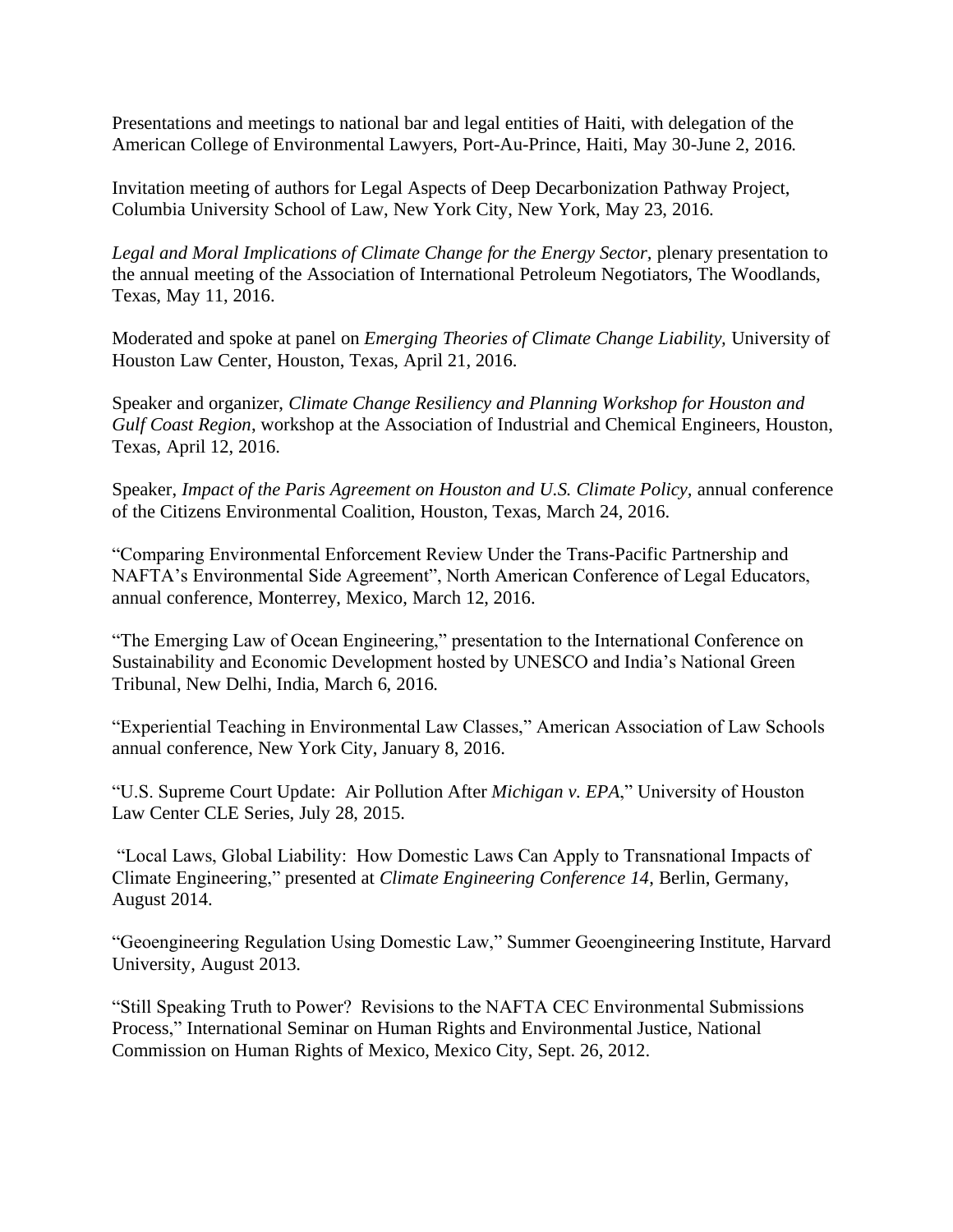"Ethical Issues When The Lawyer is the Environmental Crimes Target," presentation to the Houston Bar Association Environmental Section, Oct. 10, 2012.

"Private Claims for a Global Climate: U.S. and Indian Litigation Approaches to Climate Change and Environmental Harm," Presentation to International Seminar on Global Environment and Disaster Management hosted by the State Department of India, New Delhi, July 23, 2011.

Participated in numerous academic conferences, including: Rocky Mountain Mineral Law Foundation annual conferences in 2011 and 2012 (Calgary and Los Angeles; attended 2012 conference as trustee representing UHLC); Widener Law School Workshop on Environmental Constitutional Law in Wilmington, Delaware on May 2012; moderated a panel on the impacts of shale gas production in the Eagle Ford shale at the UH and *Texas Tribune*'s Symposium on Energy & the Environment on Apr. 13 at the University of Houston; keynote speaker at Air & Waste Management Association conference on clean air act issues, Jan. 12, 2012; AALS annual meetings in New Orleans (2010), San Francisco (2011) and Washington, DC (2012); ABA annual environmental conferences in Salt Lake City (2010, 2011, 2012), New Orleans (Fall 2010; moderated Environmental Enforcement panel with senior EPA and DOJ enforcement attorneys); Texas Environmental Superconference (2010, 2011, 2012); AALS conference of Natural Resource Law Teachers in Portland, Oregon (2011); annual meetings of the American Law Institute in 2010 - 2012 (Washington, DC and San Francisco).

"Climate in the Courts: Climate Change Liability and Litigation," 13th Annual Hot Air Topics Conference, Air & Waste Management Association, Houston, January 14, 2010.

"Fifth Circuit Decision Threatens a Tsunami of Climate Change Tort Cases While the Defense Bar Awaits a Circuit Split," Environmental Law Update, October 22, 2009.

"City of Houston Air Quality Authority: A Dialogue on Air Toxics," Hot Air Conference, American Waste Management Association, Houston, Texas, 2007.

"Environmental Legal Requirements for Nanomaterials," Texas Environmental Superconference, Austin, Texas, 2007.

"*Massachusetts v. EPA*: Preliminary Thoughts and Forecasts," Federal Bar Association, Houston, Texas, 2007.

"Keystone Cornerstones: Fundamentals for the New Environmental Attorney," organizer and moderator, Annual Meeting of ABA Section on Environment, Energy and Resources, Keystone, Colorado, both 2007 and 2008.

"RCRA Regulation of Wastes from the Production, Use, and Disposal of Nanomaterials," White Paper for Presentation to EPA Office of Solid Waste and Emergency Response, American Bar Association, Section of Environment, Energy, and Resources, June 2006.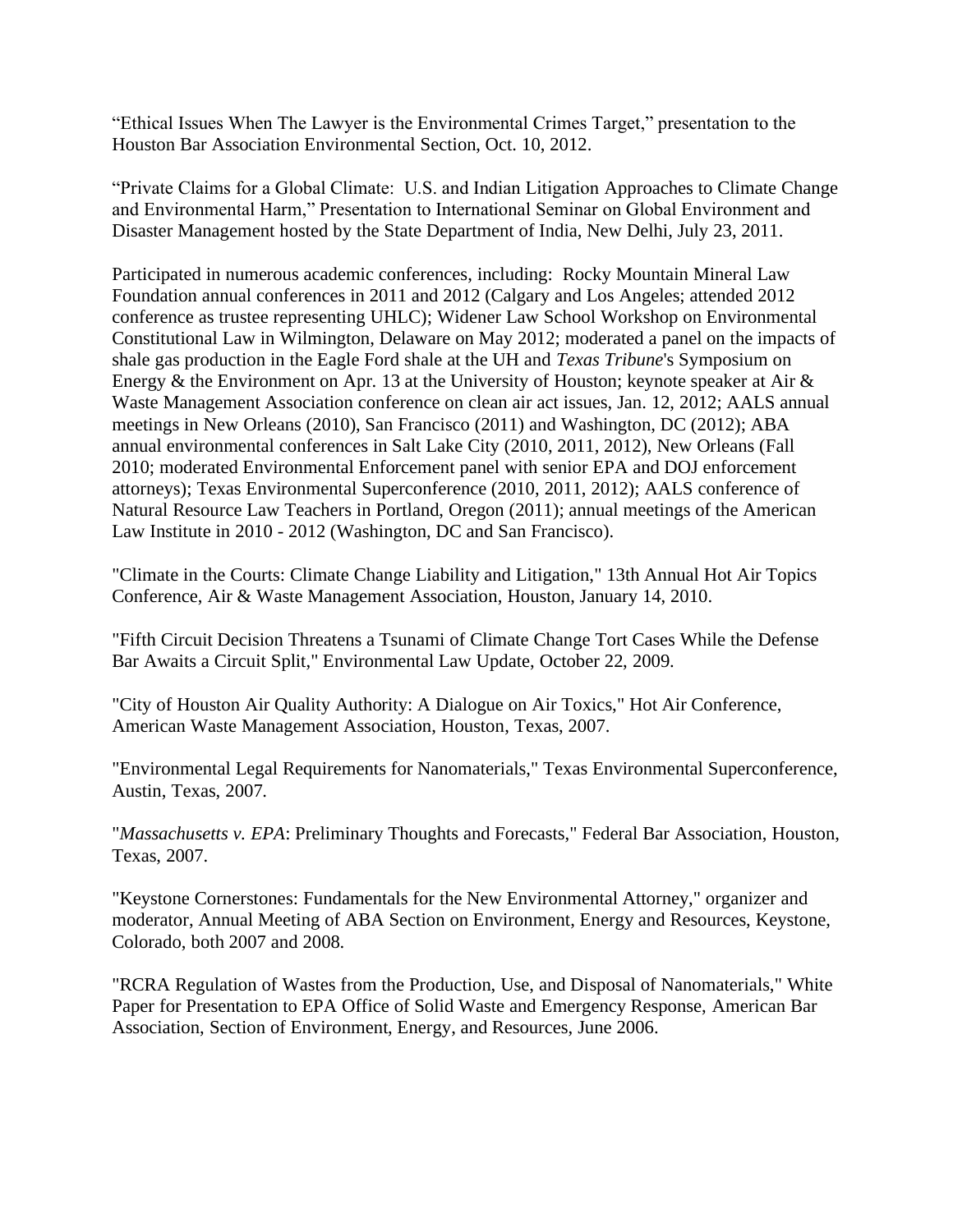"New World of Nanowaste: Review of Regulations, Positions, Policies, and Actions Related to Nanotechnology," Environmental Impact of Nanotechnology Workshop, EPA OSWER, Washington, DC, 2006.

"Small Stuff, Big Challenges: Applying Environmental Laws to the New World of Nanoscale Materials," American Bar Association, Section of Environment, Energy and Resources Annual Meeting, October 7, 2004.

"Life Ain't So Simple: Environmental Regulation and Permitting for Renewable Energy Projects," Texas Environmental Superconference, August 5, 2004.

"Jurisdictional Wetlands Under the Clean Water Act," Greater Houston Builders Association, Houston, Texas, April 5, 2004.

"Nanotechnology in the Transitional Age: Potential Legal Requirements and Future Liabilities," Rice CASE Media Fellowship, Rice Center for Biological and Environmental Nanotechnology, March 16, 2004.

*Environmental Justice in Criminal Sentencing*, AMERICAN BAR ASSOCIATION ENVIRONMENTAL CRIMES AND ENFORCEMENT NEWSLETTER, Vol.4, No. 2, January 2003.

"Nanotechnology in the Transitional Age: Potential Legal Requirements and Future Liabilities," Nanodays 2003 Conference, Rice Center for Biological and Environmental Nanotechnology, October 13, 2003.

"Nanotechnology and Environmental Liabilities," NanoDays 2002 Conference, Rice University Center for Environmental and Biological Nanotechnology, Houston, Texas, September 2002.

"Trends in the Criminal Enforcement of Environmental Laws," Federal Bar Association, South Texas Chapter Meeting Houston, Texas, June 20, 2002.

"The Practice of Environmental Law," University of Houston Environmental Law Society, Houston, Texas April 4, 2002.

"Environmental Criminal Enforcement," NAELS, Houston, Texas, March 23, 2001.

"Corrective Action Strategies," The Advanced RCRA Institute, Government Institutes New Orleans, Louisiana, October 2-5, 2000.

"Environmental Criminal Enforcement," Texas Water Law Conference, Houston, Texas, May 4- 5, 2000.

"RCRA: What It Means in Day-to-Day Operations," Environmental Compliance Bootcamp, Government Institutes, Greensburg, Pennsylvania, February 8-10, 2000.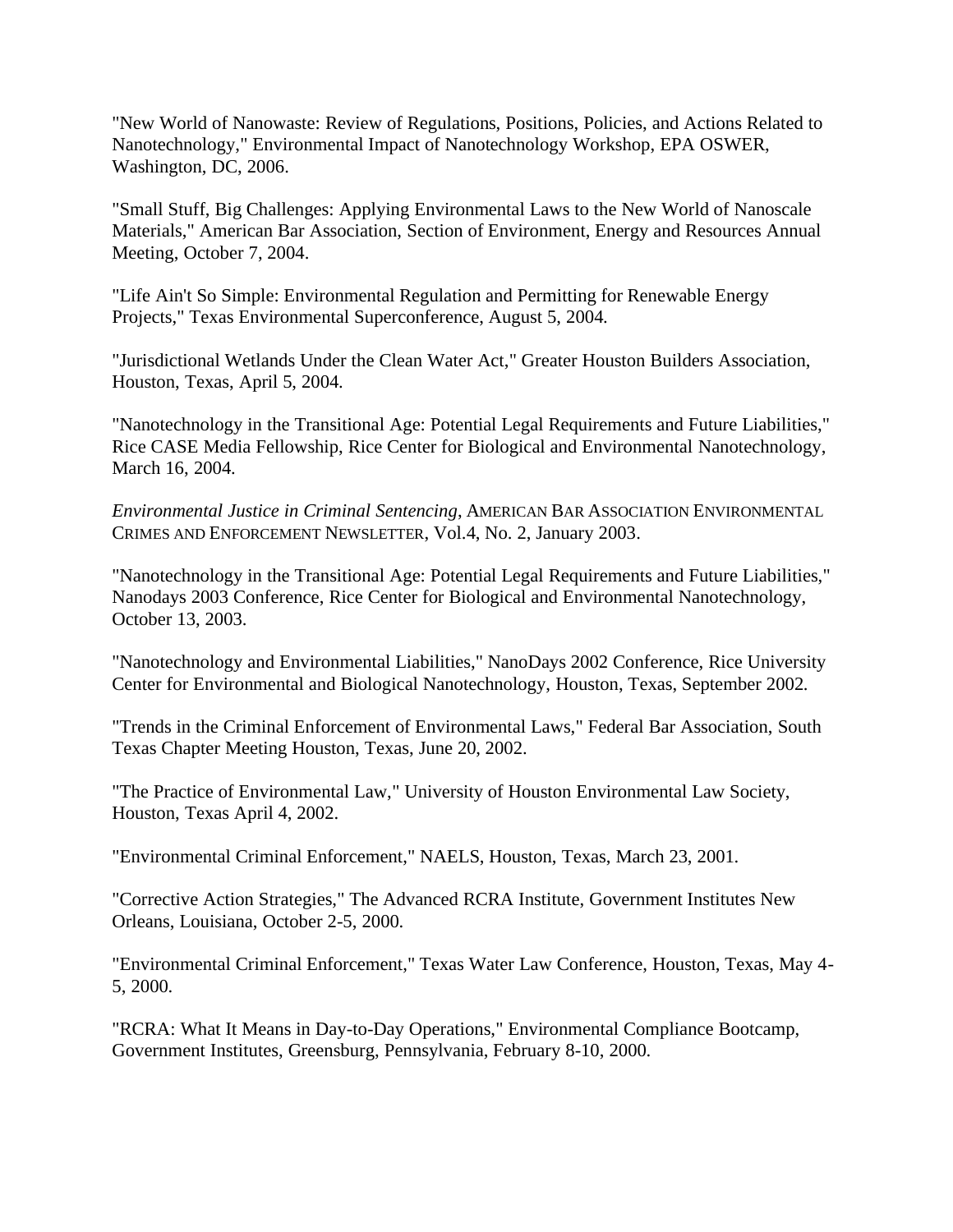*New World, New Laws: Preparing to Advise Clients on Global Warming Legal Policies and Strategies*, HOUSTON BAR ASSOCIATION JOURNAL, 1999.

"RCRA Corrective Action Program and Administrative Reform Initiative," Environmental Roundtable, Houston, Texas, September 23, 1999.

"Update on RCRA Corrective Action Strategies and Texas Risk Reduction Program," Environmental Roundtable, September 23, 1999.

"U.S. Environmental Laws & Regulations Course," CERCLA Update, Government Institutes, San Antonio, Texas, June 22-24, 1999.

"Practical Strategies for Environmental Compliance in Texas," Government Institutes, Houston, Texas, November 5-6, 1998.

"EPCRTKA-6 New Categories," 9th Annual Environmental Law Conference, Houston, Texas, April 23-24, 1998.

"CERCLA for the Next Century: Cleanups Amidst Creative Chaos," Government Institutes, Houston, Texas, November 6, 1997.

"A Report on Reporting Requirements: An Update on Activity Under EPCRA," Environmental Law Institute, South Texas College of Law of Texas A&M University, Houston, Texas, April 23-24, 1997.

"Management Strategies for Environmental Compliance," Government Institutes, San Antonio, Texas, January 27-29, 1997.

"Texas Voluntary Cleanup Program and the Texas EPA Agreement: A Prototype for Other State Voluntary Cleanup Programs," American Gas Association, 1996 Comprehensive MGP Management Symposium, September 12, 1996.

"Environmental Liabilities and Effective Management Strategies to Protect Yourself and Your Company," Government Institutes, San Antonio, Texas, February 12, 1996.

"Environmental Liabilities and Effective Management Strategies to Protect Yourself in Today's Oil and Gas Industry," Government Institutes, New Orleans, Louisiana, December 4-5, 1995.

"Cleaning Up Calamities, Environmental Issues in Plant Disasters: Federal Law," Major Workplace Incidents Seminar, Houston, Texas, September 7, 1995.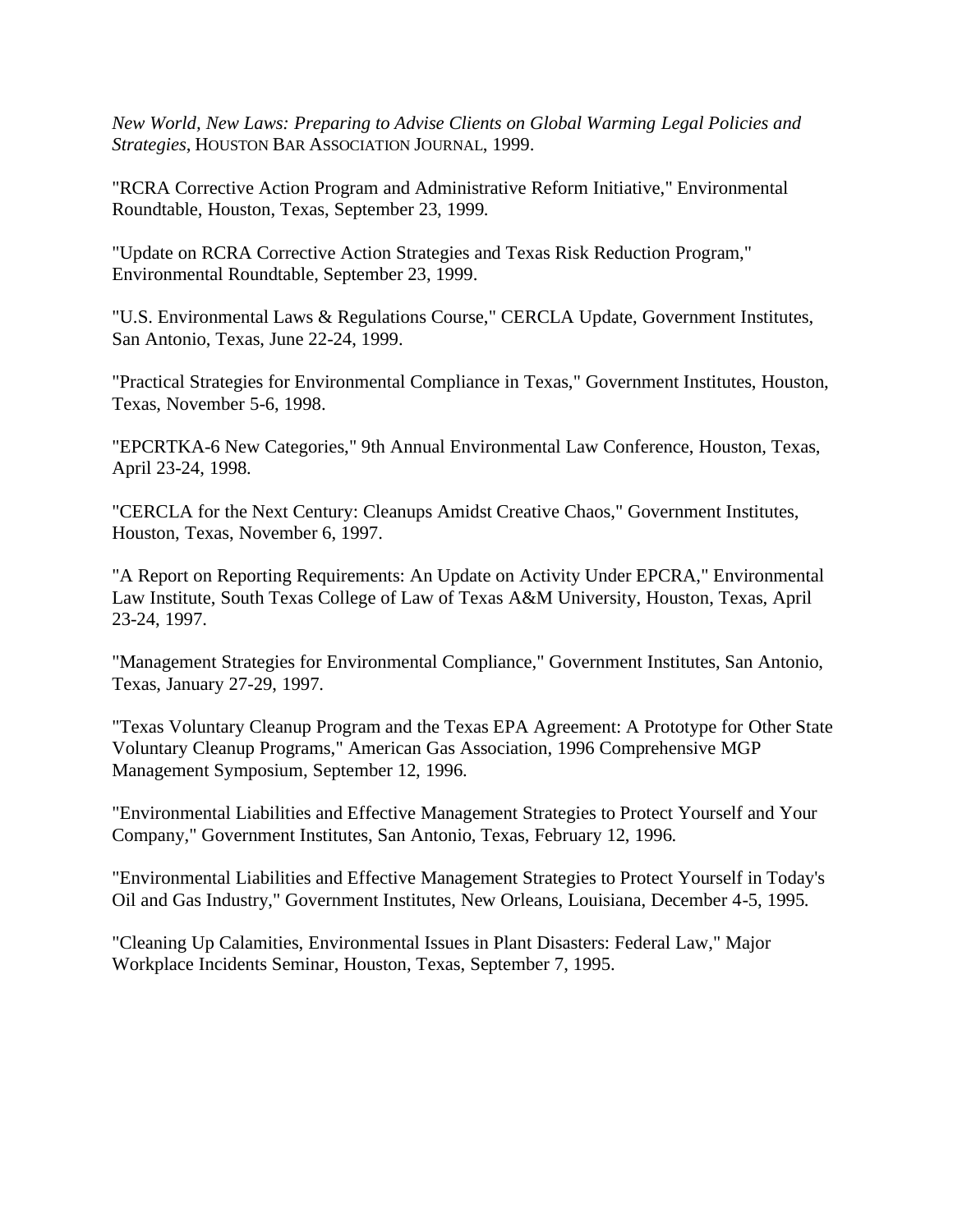### **BAR AND COURT ADMISSIONS**

Bars: District of Columbia New York Texas

Court Admissions: U.S. Courts of Appeals for the 5th and District of Columbia Circuits U.S. District Court for the Southern District of Texas

#### **AFFILIATIONS**

#### **Legal Affiliations**

American College of Environmental Lawyers Inducted 2015; elected as Regent, 2018-2021 Chair, Education Committee 2019-2020; chair, Academics Workgroup, 2018-present American Law Institute Elected 2004 Coordinator of ad hoc workgroup on environmental law project proposals Energy Fellow, University of Houston System, 2016 North American Consortium on Legal Education Workgroup for evaluation of effectiveness of NAFTA CEC environmental petition process (co-leader with Prof. Lee Paddock), 2016 American Bar Foundation, Fellow Texas Bar Foundation, Fellow Houston Bar Association, Fellow State Bar of Texas Honors College Nanotechnology Standards Panel of the American National Standards Institute Steering Committee International Council on Nanotechnologies, Advisory Committee, Rice University Houston Local Emergency Preparedness Committee, Pro Bono Counsel, 1998-2004 **Bar Affiliations** American Bar Association, Section on Environment, Energy and Resources: SEER Council, 2011-14 Co-Chair, Committee on Climate Change, Sustainable Development and Ecosystem Services, 2018-current Co-Chair, Committee on Law Professors, 2016-2018 Co-Chair, Special Committee on Congressional Relations, 2014-2016 Chair, Task Force for Young Lawyers, 2011-2012 Chair, Environmental Crimes and Enforcement Committee, 2008-2010 Vice-Chair, Renewable Energy Committee, 2004-2008 Vice-Chair, Corporate Counsel Committee, 1999-2000 Houston Bar Association

Chair of Environmental Section, 2000-2001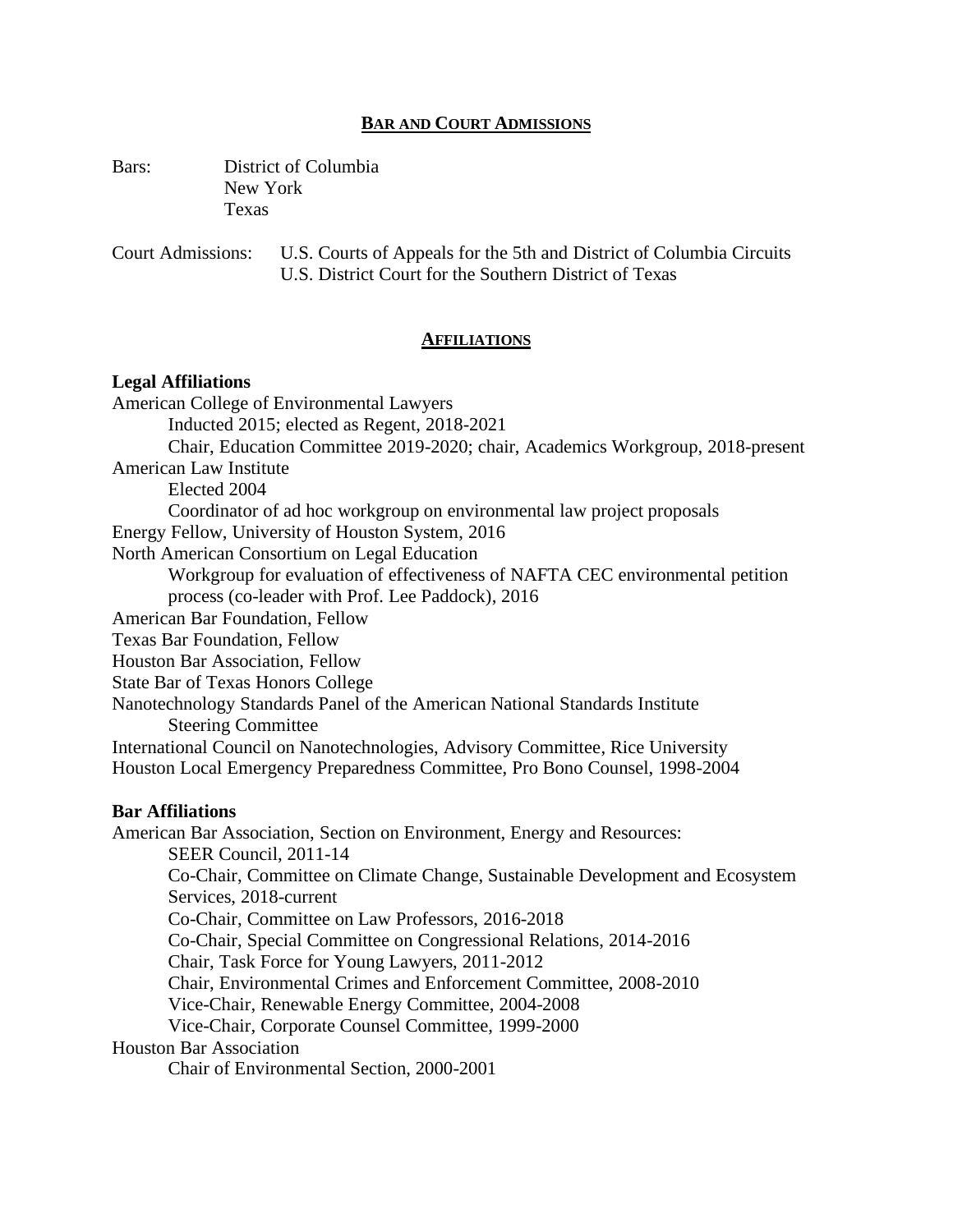State Bar of Texas Environment & Natural Resources Section

# **Civic Affiliations**

Texas Environmental Research Consortium, Chair, 2014-present Texas Clean Air Working Group, Co-chair, 2014-2016 Houston Audubon Society, Board of Directors 2018- present; Board of Advisors, 2011-2018. Greater Houston Partnership: Vice-Chair, Environmental Policy Advisory Committee, 1999-2018 Waste Subcommittee Chair, 1999-2003 Galveston Bay Foundation, Trustee, 2004-2010 Texas Risk Reduction Program Advisory Group, Steering Committee, 2004-2016 Representative, Houston Ship Channel Dioxin TMDL Stakeholders Group Galveston Bay Council, member, 2004-2006 Texas Association of Environmental Professionals, Board of Directors, 2004 Virtuosi of Houston, Board of Directors, 2002-2005

### **Noteworthy**

Co-Director, Center for Carbon Management in Energy, University of Houston Law Center, 2018-present Scholar in Residence, Environmental Law Institute, 2015 Interim Legal Director, Submittals on Environmental Matters Unit, Secretariat of NAFTA Commission on Environmental Cooperation, Montreal, Quebec, June 2014 U.S. EPA's National Advisory Committee for NAFTA, 2014 - present Environmental Lawyer of the Year for Houston, Best Lawyers of America, 2011 Chambers USA: America's Leading Business Lawyers, Environmental, 2003-2012 Highly Recommended Individual Attorney, Practical Law Company, Environmental Law 2009- 2011 Best Lawyers in America*,* 2006-2019 Super Lawyers, Corporate Counsel Edition, 2009 Texas Super Lawyers, 2003-2009